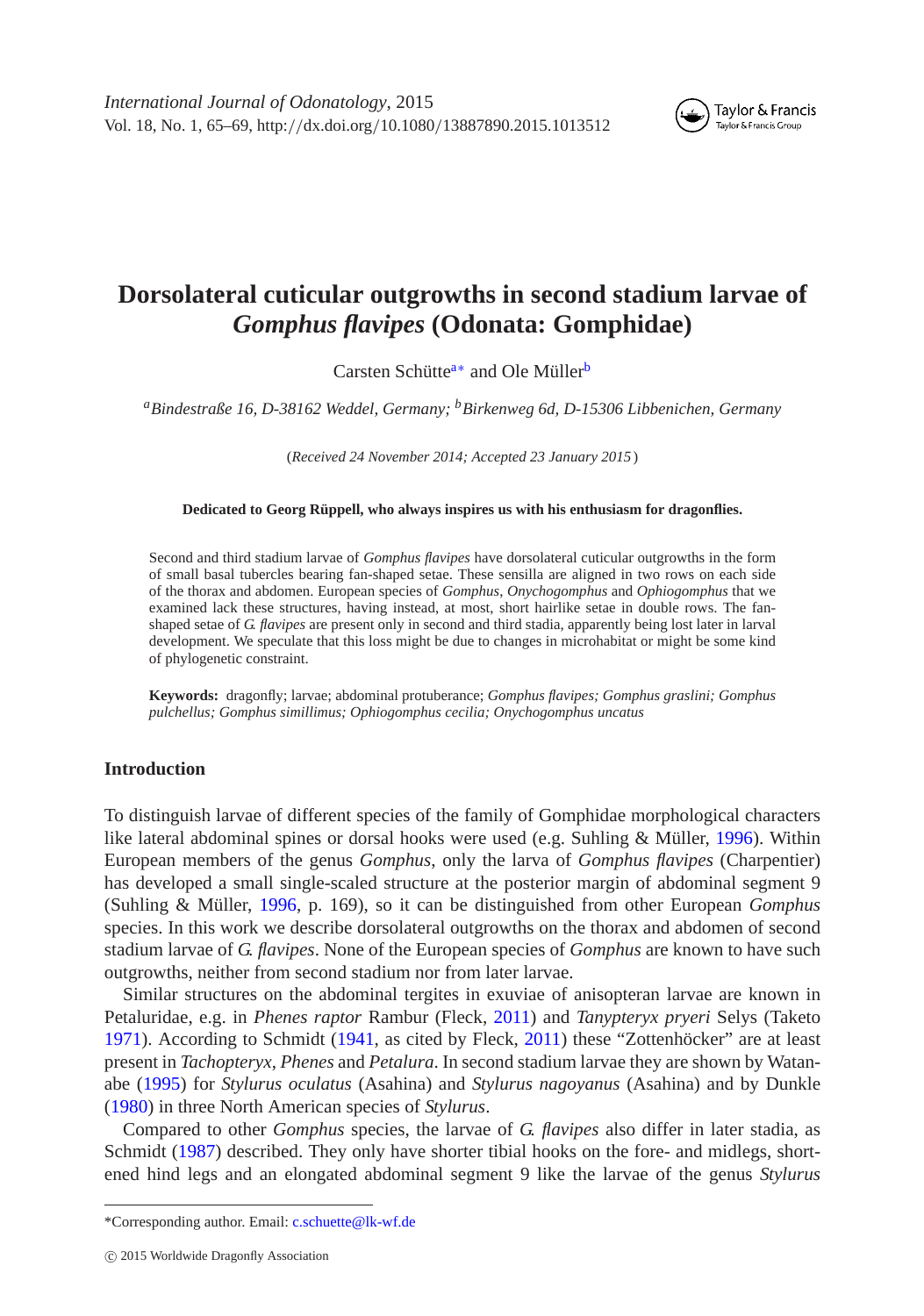(Schmidt [1987\)](#page-4-4). On the basis of several characters of the imagines and these specifics in the larval morphology, Schmidt [\(1987\)](#page-4-4) reclassified *G. flavipes* in *Stylurus flavipes*. However, this classification has been questioned (Heidemann, [1988,](#page-3-2) [1989\)](#page-3-3) and has not become established (Dijkstra & Kalkman, [2012\)](#page-3-4). If dorsolateral outgrowths are common only in early stadia larvae of *Stylurus* species this could be a new argument for a reclassification of *G. flavipes*.

### **Methods**

In order to obtain data on diapause regulation in gomphids (e.g. Schütte [1998\)](#page-4-5) larvae of *G. flavipes*, *Gomphus pulchellus* Sélys, *Gomphus simillimus* Sélys, *Gomphus graslini* Rambur, *Onychogomphus uncatus* (Charpentier) and *Ophiogomphus cecilia* (Fourcroy) were reared from eggs in the laboratory. Larvae were examined for morphological details at  $50 \times$  magnification with a binocular microscope. Any second stadium larvae that died were preserved in 70% alcohol in order to find potential identification characters. External morphology of the larvae was examined microscopically at  $100 \times$  magnification (Carl-Zeiss Laboval 4, Jena) and all larvae were drawn using a WACOM Intuos graphics tablet (Krefeld, Germany).

## **Results**

*G. flavipes* larvae possess a double row of dorsolateral fan-shaped outgrowths (Figure [1A](#page-2-0), B). Except in *G. simillimus*, which lacked any prominent dorsolateral setae, the larvae of the other species had only a double row of single hairs in the same place (Figure [1C](#page-2-0), E–G). The outgrowths in *G. flavipes* larvae are located on prominent cuticular tubercles whereas the hairs in the other species are not. The outgrowths were found on each segment of the thorax and the abdomen, except for abdominal segment 10. We did not find any other distinct morphological features in the second stadium, e.g. abdominal dorsal hooks or lateral spines, which could be used to distinguish the different species examined.

## **Discussion**

There are no apparent differences in the shapes of the second stadium larvae of the six species examined. One should expect that the larvae of the four *Gomphus* species look somewhat different from the larvae of *O. uncatus* or *O. cecilia*. Typical characters used for identifying the genera, such as presence and shape of the dorsal hooks and the specific shapes of the third antennal segments seem to occur only in later stadia larvae (e.g. Suhling & Müller, [1996\)](#page-4-0). By contrast, *G. flavipes* could be distinguished from the other genera as well as from its congenerics by the shape of the last abdominal segment. Second stadium larvae of *G. flavipes* already show the almost square shape of later stadia. This character is used to distinguish this species from other *Gomphus* species.

There is a minor difference between *G. flavipes*, *O. cecilia* and *O. uncatus* on the one hand and *G. simillimus*, *G. graslini* and *G. pulchellus* on the other hand. In the first group the eyes are located in the foremost third of the head (viewed from above as in Figure [1\)](#page-2-0). In the second group the eyes are located at about midlength of the head. This does not correspond with the characteristics used for identification of later stadia larvae, however (Suhling & Müller, [1996\)](#page-4-0).

The most obvious difference between the second stadium larvae of the six species is the presence of outgrowths on the thorax and abdomen of *G. flavipes*. Watanabe [\(1995\)](#page-4-3) showed in second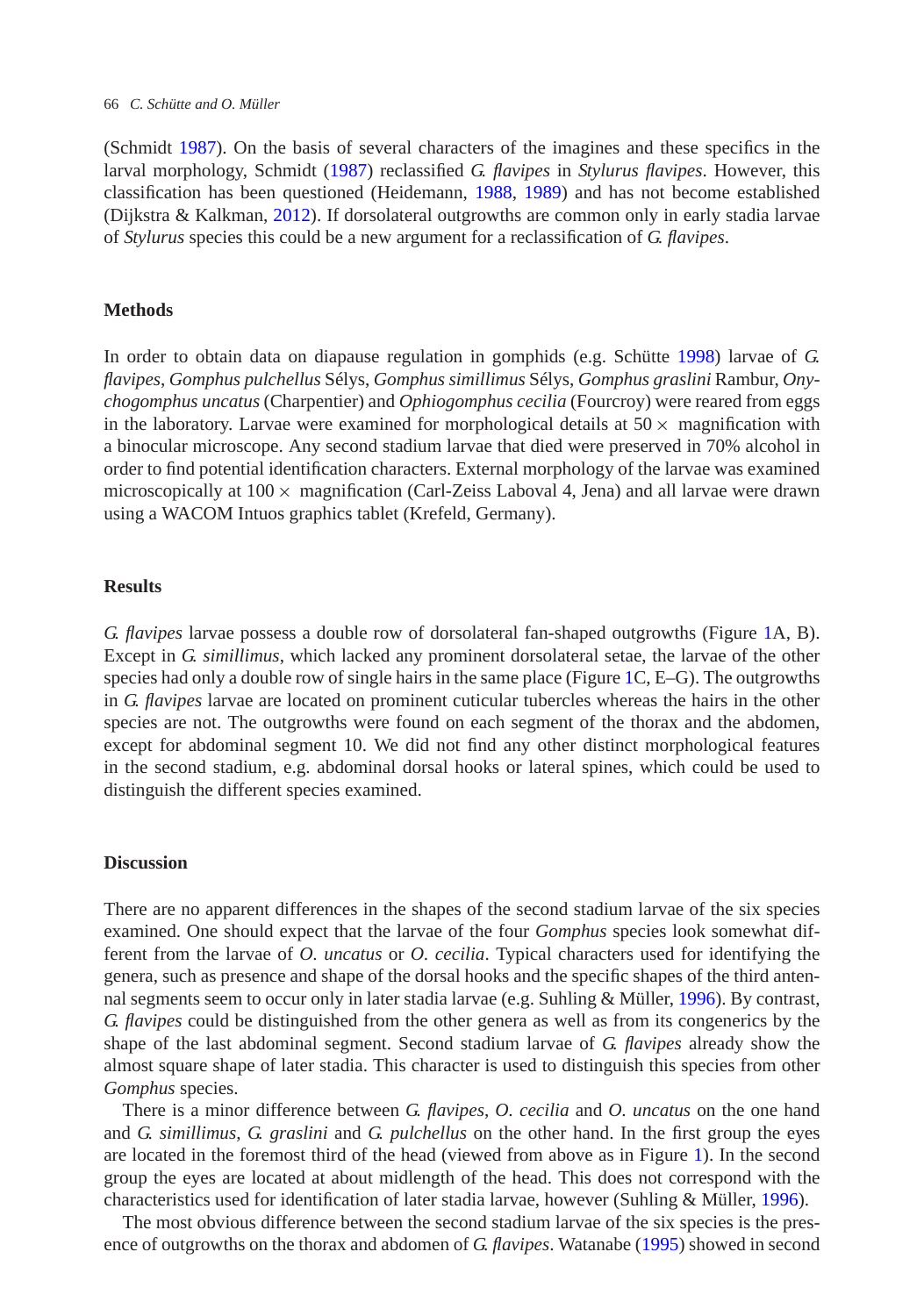*Dorsolateral cuticular outgrowths in larvae of* Gomphus flavipes 67



<span id="page-2-0"></span>Figure 1. Drawings of body shape and some details of second stadia larvae of six European species of gomphids. (A) *Gomphus flavipes* habitus; (B) *Gomphus flavipes*, og – outgrowth; (C) *Gomphus pulchellus*; (D) *Gomphus simillimus*; (E) *Gomphus graslini*; (F) *Onychogomphus uncatus*; (G) *Ophiogomphus cecilia*.

stadium larvae of *Stylurus oculatus* or *Stylurus nagoyanus* outgrowths that are rather similar to those described here for *G. flavipes.* Such outgrowths have been also described from a number of other Odonate families. Brooks & Jackson [\(2001\)](#page-3-5) described fan-shaped dorsal setae on early instar libellulid larvae which have exactly the same shape as the dorsal cuticular outgrowths in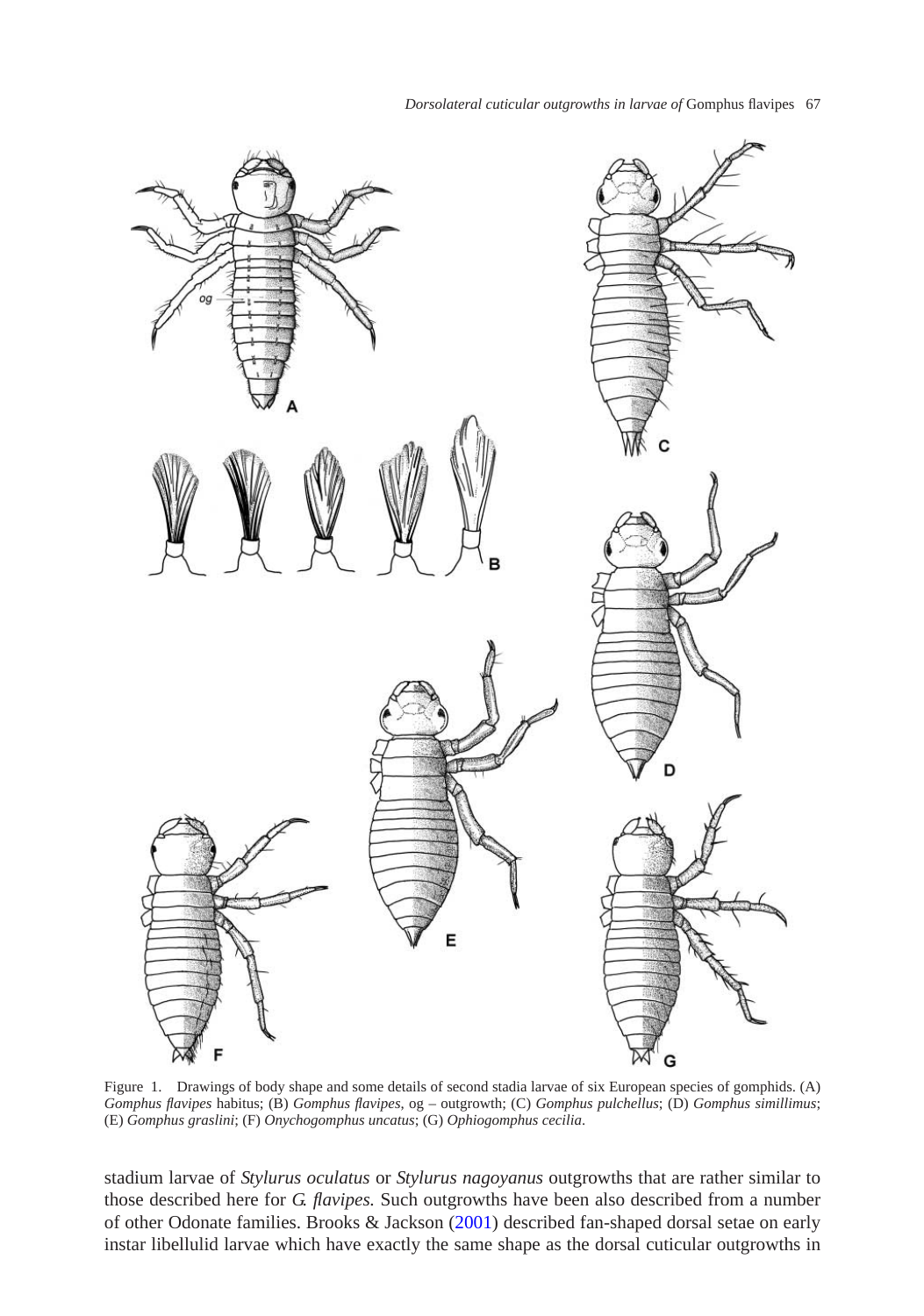#### 68 *C. Schütte and O. Müller*

*G. flavipes. Epophthalmia vittata sundana* (Burmeister) (Corduliidae) also has composite spinelike setae on the head and thorax (Corbet [1962\)](#page-3-6). The structures we found in first and second instar larvae of *G. flavipes* might function as sensory organs. For example, they might be mechanoreceptors, as Corbet [\(1999,](#page-3-7) p. 94) assumed for similar but smaller fan-shaped setae on the head of last instar *Cordulegaster insignis* Schneider larvae. He also described similar "structural peculiarities" (Corbet, [1962\)](#page-3-6) that vanish during larval development. These mechanoreceptors could help the larvae to detect prey and avoid predators.

Field studies showed that the larvae of *G. flavipes* avoid river sections with strong currents and prefer a fine substratum with a high share of detritus (Müller, [1995\)](#page-4-6). The preferred microhabitats of all instars are soft sediments that consist of mineral matter, especially sandy particles with grain sizes of 0.125–0.250 mm. The larvae are typical "burrowers" (Corbet, [1962\)](#page-3-6), mainly buried in the sediment. Microhabitats with these characteristics of substratum are probably not suitable as microhabitats for the early instars because the average grain size of the fine sandy sediments might be too coarse in relation to the size of early and thus small larvae. This could be a reason for the larvae not to bury themselves but to stay on the surface of the substratum. In the field the fine substratum is often covered with a layer of detritus in which early instar larvae may hide. If the first instars live on the surface the described protuberances could function to keep fine detritus particles at the surface of the dorsal cuticula. This might contribute to their camouflage as Miller [\(1964\)](#page-3-8) also assumed for larvae of *Ictinogomphus ferox* Rambur that live at the surface of substratum as well.

Unfortunately we do not know the preferred microhabitat of the second instar larvae of this species. Research on the habitat selection of this stadium needs to be done to understand the function of this outgrowth.

Another explanation derives from the general observation that early developmental stages of organisms may reveal similarities that are masked by features acquired later during ontogeny. Thus the second larval stadium of *G. flavipes* might show morphological characters present in more distant ancestors than does the last stadium. Therefore Dunkle [\(1980\)](#page-3-1) recommended that characters of the second larval stadium should be considered along with all other characters of a species when establishing taxonomic relationships. We show new strong data to support reclassification of *G. flavipes* to *Stylurus flavipes* here, in agreement with recent unpublished results of genetic sequence analysis (M. May, personal communication, December 2014).

#### **Acknowledgements**

We would like to thank M. L. May, F. Suhling, K. J. Tennessen and Catrin Müller-Paulukat for very helpful comments on the manuscript.

#### **References**

- <span id="page-3-5"></span>Brooks, S. J., & Jackson, K. A. (2001). The Odonata of Bioko, Republic of Equatorial Guinea, with the description of fan-shaped setae on early instar Libellulidae larvae. *Odonatologica*, *30*, 29–38.
- Corbet, P. S. (1962). *A biology of dragonflies*. London: Witherby.
- <span id="page-3-6"></span>Corbet, P. S. (1999). *Dragonflies: Behaviour and ecology of Odonata*. Colchester, UK: Harley.
- <span id="page-3-7"></span><span id="page-3-4"></span>Dijkstra, K.-D. B., & Kalkman, V. J. (2012). Phylogeny, classification and taxonomy of European dragonflies and damselflies (Odonata): a review. *Organisms Diversity & Evolution*, *12*(3), 209–227. [doi:10.1007/sl3127-012-0080-8.](http://dx.doi.org/10.1007/sl3127-012-0080-8)
- <span id="page-3-1"></span>Dunkle, S. W. (1980). *Second larval instars of Florida Anisoptera (Odonata)* (PhD Dissertation). University of Florida, Gainesville.
- <span id="page-3-0"></span>Fleck, G. (2011). Phylogenetic affinities of Petaluridae and basal Anisoptera families (Insecta: Odonata). *Stuttgarter Beiträge zur Naturkunde A, Neue Serie 4*, 83–104.
- <span id="page-3-2"></span>Heidemann, H. (1988). Brauchen wir einen neuen Namen für *Gomphus flavipes* (Charpentier 1825). *Libellula*, *7*, 27–40. Heidemann, H. (1989). Der Begriff *Stylurus*. Bemerkungen zu seiner Begründung. *Libellula*, *8*, 115–144.

<span id="page-3-8"></span><span id="page-3-3"></span>Miller, P. L. (1964). Notes *on Ictinogomphus ferox* Rambur (Odonata: Gomphidae). *The Entomologist*, *9*, 52–66.